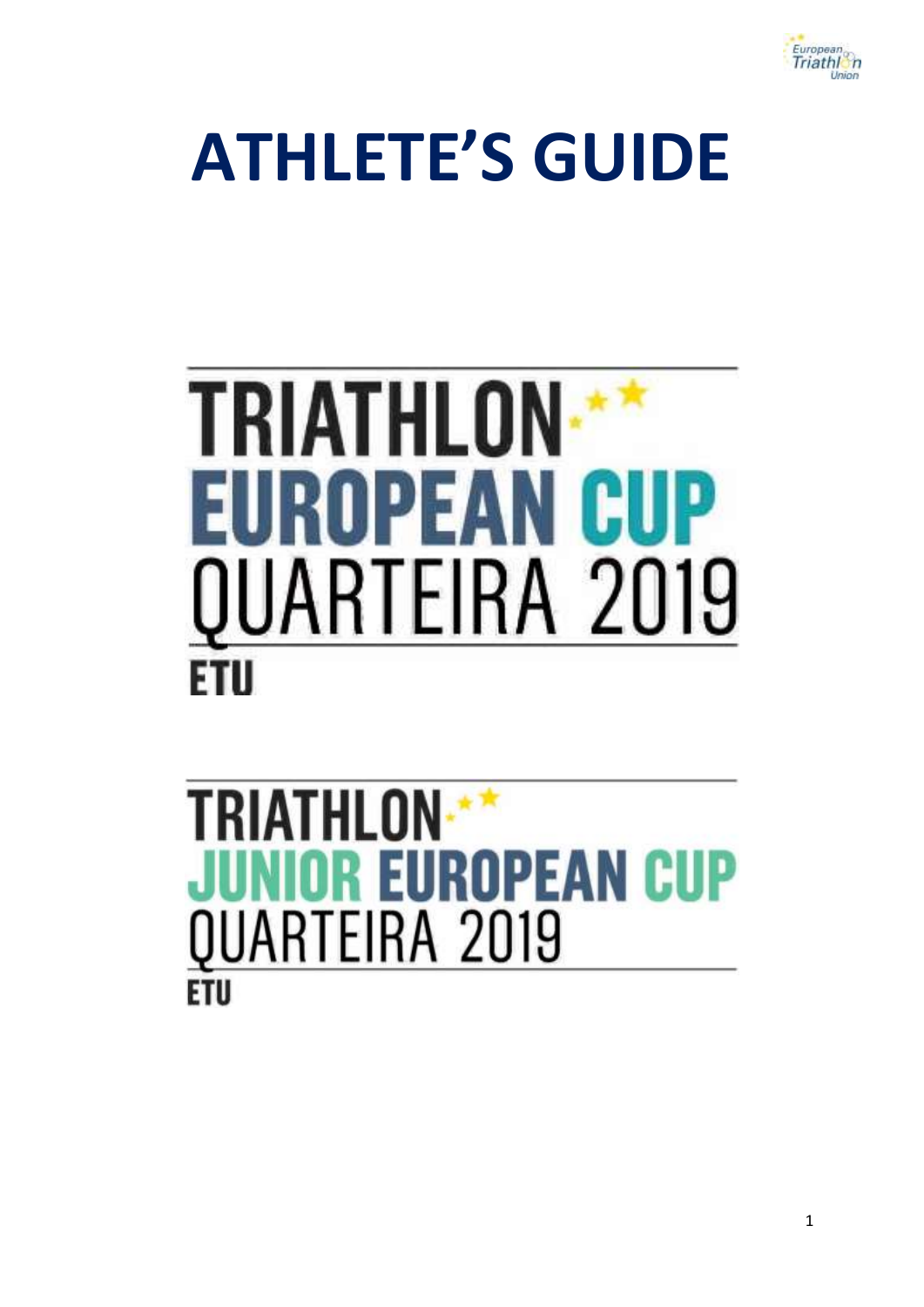2

#### TABLE OF CONTENTS

- 1. GENERAL INFORMATION page
	- 1.1. INTRODUCTION
	- 1.2. KEY DATES
	- 1.3. KEY CONTACTS
- 2. VENUE
	- 2.1. RACE VENUE
	- 2.2. COURSE FAMILIARIZATION
	- 2.3. ATHLETE'S LOUNGE
	- 2.4. ELITE ATHLETES' RACE PACKAGE
	- 2.5. DOPING CONTROL
	- 2.6. SECURITY
	- 2.7. LOC OFFICE
- 3. ACCOMMODATION
- 4. TRANSFER AND TRANSPORT
- 5. ATHELETE'S SERVICES
	- 5.1. SWIM AND BIKE TRAINING
	- 5.2. MEDICAL SERVICES
	- 5.3. BIKE MECHANICAL SERVICE
- 6. COMPETITION SCHEDULE
	- 6.1. ELITE WOMEN
	- 6.2. ELITE MEN
	- 6.3. COMPETITION RULES
	- 6.4. ATHLETE'S BRIEFING
	- 6.5. TIMING CHIPS
	- 6.6. RESULTS
	- 6.7. PROTEST & APPEALS
- 7. ACCREDITATION
- 8. COURSE MAPS

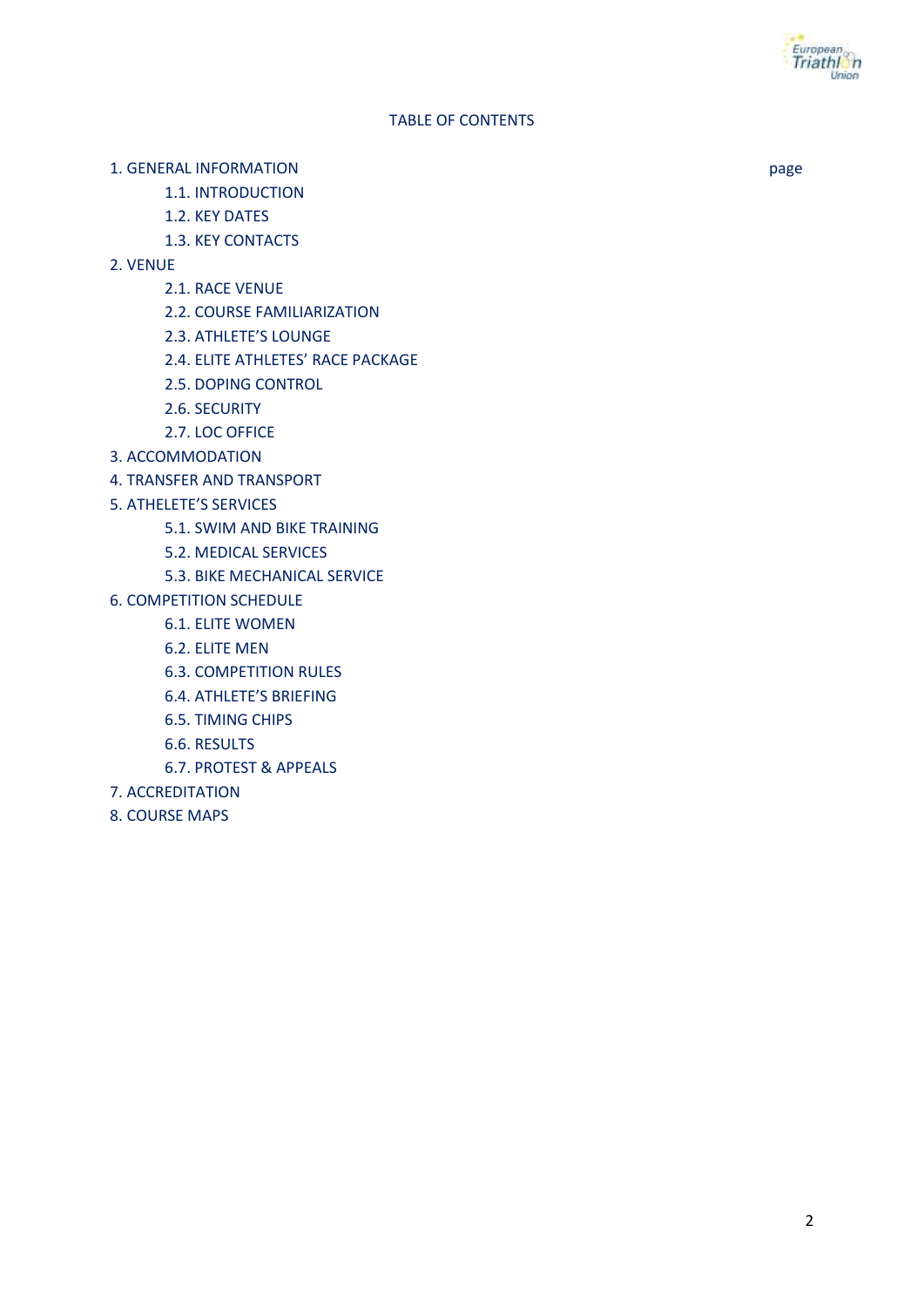

#### 1. GENERAL INFORMATION

#### 1.1. INTRODUCTION

The purpose of the Athlete's Guide is to ensure that all athletes, coaches and Team Leaders are well informed about all procedures concerning the Event. The LOC ensures that the information contained in this Guide is correct and up-to-date as of the production date. However, athletes, coaches and Team Leaders are advised to check with the event office regarding any changes in information included in this guide.

#### 1.2. KEY DATES

Information about the registration, briefing, course familiarization and race start

| Bike course familiarization  | Friday, April $26^{rd}$ - 15:00          |
|------------------------------|------------------------------------------|
| Swim course familiarization  | Friday, April $26^{rd}$ - 16:00          |
| <b>Press Conference</b>      | Friday, April 26 <sup>rd</sup> - 12:30   |
| Race Briefing Elite          | Friday, April $26^{rd}$ - 18:00          |
| Elite Women Start            | Saturday, April 27st - 13:45             |
| Elite Men Start              | Saturday, April 27 <sup>th</sup> - 16:30 |
| <b>Prize Giving Ceremony</b> | Saturday, April 27th - 18:40             |
| Race Briefing Junior         | Saturday, April 27th - 19:30             |
| Junior Women Start           | Sunday, April 28 <sup>th</sup> - 8:45    |
| Junior Men Start             | Sunday, April $28^{th}$ - 10:00          |
| <b>Prize Giving Ceremony</b> | Sunday, April 28 <sup>th</sup> - 11:15   |

#### **1.3. KEY CONTACTS**

Name and contact details of: Portuguese Triathlon Federation: Bruno Salvador – [bruno.salvador@federacao-triatlo.pt](mailto:bruno.salvador@federacao-triatlo.pt) ETU Technical Delegate – Luis Coira Nieto - [luichicoira@yahoo.es](mailto:mailtoluichicoira@yahoo.es) Athlete services manager: Ana Rato – [etuquarteira@federacao-triatlo.pt](mailto:etuquarteira@federacao-triatlo.pt) LOC – Municipality of Loulé and Parish Council of Quarteira: Luis Brito - [luis.brito@cm-loule.pt](mailto:luis.brito@cm-loule.pt)

#### **1.4. ENTRY FEE**

Entry fee is 80€ for Elite and 60€ for the Junior Races.

#### **Bank Details:**

Federação de Triatlo de Portugal Bank: Caixa Geral de Depósitos IBAN: PT50 0035 0653 0000 2383 330 08 SWIFT/BIC: CGDIPTPL

Receipts should be sent to [tesouraria@federacao-triatlo.pt.](mailto:tesouraria@federacao-triatlo.pt)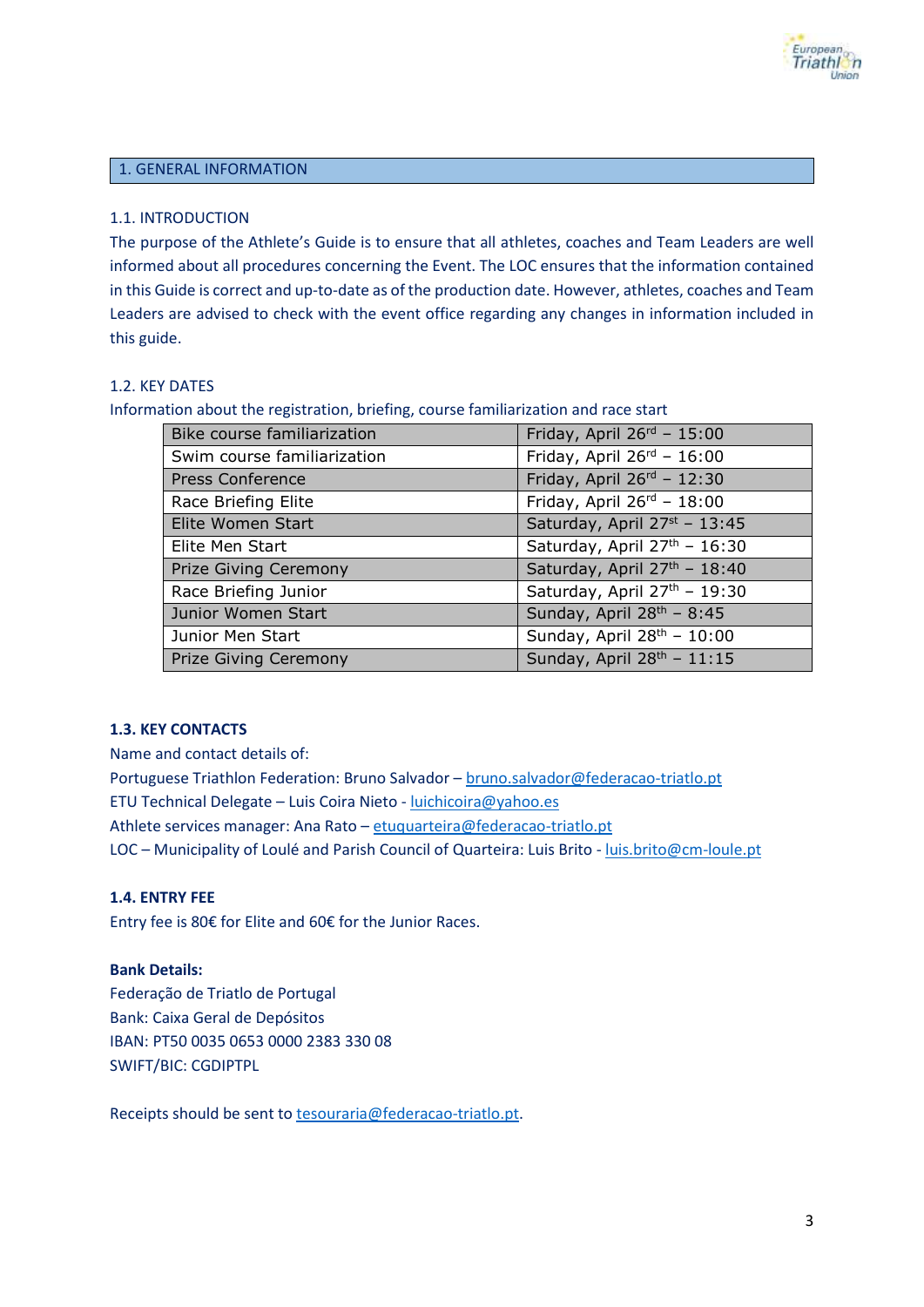

#### 2. VENUE

#### **2.1. RACE VENUE**

The Race Venue is located in Quarteira, Loulé, with the swimming taking place at Quarteira's beach, right in front of the Official Hotel.

#### **2.2 COURSE FAMILIARIZATION**

#### **Swim**

You will be able to have a swimming course familiarization in the Race "arena" on Friday, April 26th from 16:00 to 17:00.

During the swimming course familiarization there will be lifeguards and medical service available. You are swimming at your own risk.

Please note: It is forbidden to swim outside the boys at any time – for safety reasons!

#### **Bike**

There will be a bike course familiarization on Friday, April 26th from 15:00 to 16:00. You will have the chance to do two laps on the bike course. You will go around the course in a pack and will be marshalled by policemen in motorbikes. Assembly point is in the transition area.

Please note: After the end of the second lap the police will open the roads for traffic and the athletes that want to continue training will be on their own risk.

#### **2.3. ATHLETE'S LOUNGE**

At the Race Venue the athletes' lounge provides toilets, water, fruits, energy drinks and massages for the athletes before and after competition.

#### **2.4. ELITE and JUNIORS ATHLETES' RACE PACKAGE**

Athletes' race package will be delivered after the briefing and confirmation of the entry fee payment.

#### **2.5. DOPING CONTROL**

Doping control will take place in the Official Hotel and according to Portugal's anti-doping rules. The athletes must carry their identification to the doping control facilities.

#### **2.6. SECURITY**

Will be done by local police.

#### **2.7. LOC OFFICE**

The Race Office is located at the official Hotel – Hotel Dom José – and is open from Friday, April 26th until Sunday, April 28th.

| <b>DAY</b>             | <b>START</b> | <b>END</b> | <b>ACTIVITY</b>    | <b>LOCATION</b> |
|------------------------|--------------|------------|--------------------|-----------------|
| 26 <sup>th</sup> April | 09:00        | 12:00      | <b>Race Office</b> | Hotel Dom José  |
| 26 <sup>th</sup> April | 13:00        | 20:00      | Race Office        | Hotel Dom José  |
| 27 <sup>th</sup> April | 09:00        | 13:00      | <b>Race Office</b> | Hotel Dom José  |
| 27 <sup>th</sup> April | 13:00        | 20:00      | Race Office        | Hotel Dom José  |
| 28 <sup>th</sup> April | 07:00        | 13:00      | <b>Race Office</b> | Hotel Dom José  |

The Race Office will be open in different periods: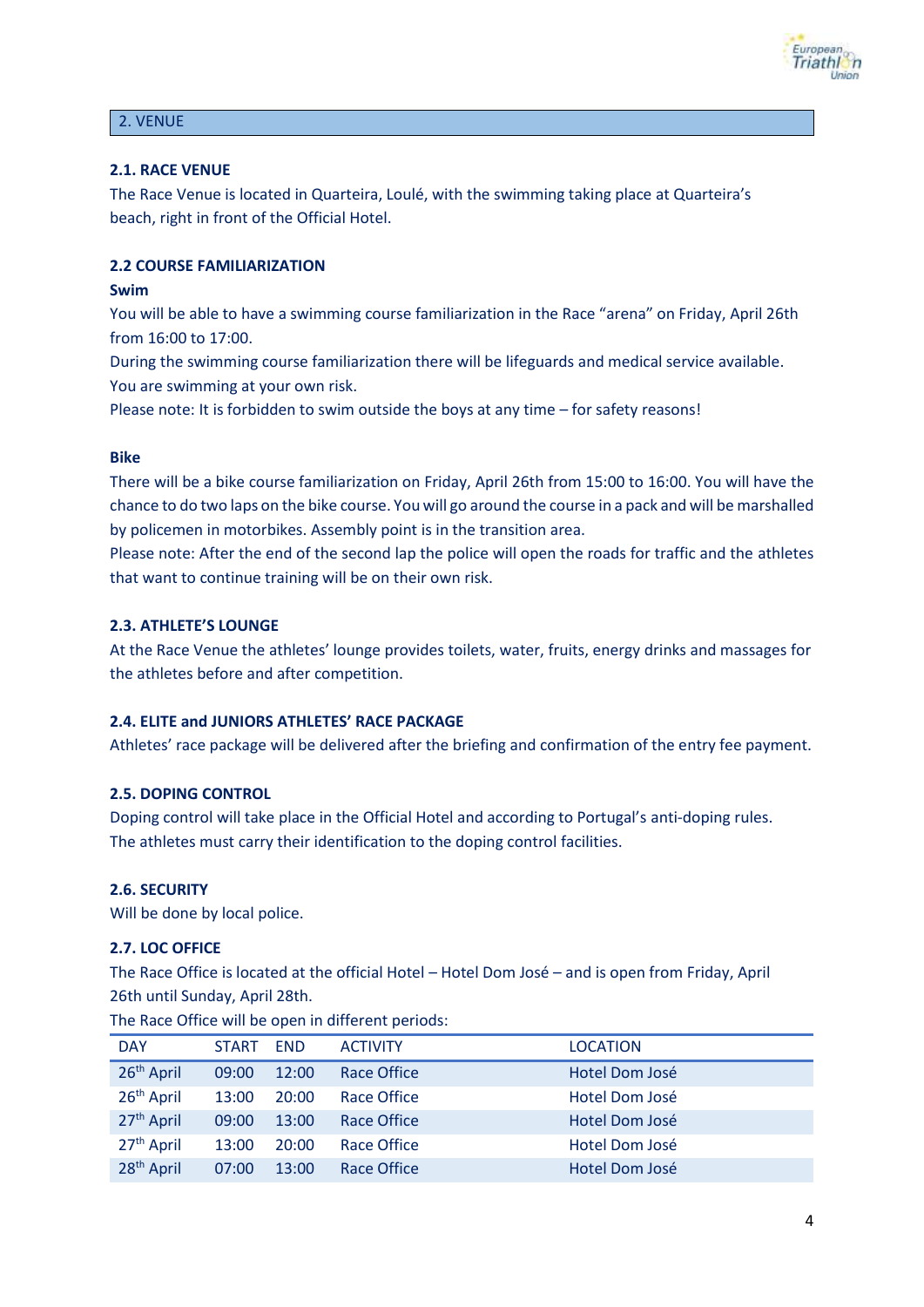

## 2019 Quarteira ETU Triathlon **Briefing and Race Office**



#### 3. ACCOMMODATION

The Official Hotel of the "2019 Quarteira ITU Triathlon European Cup" is Hotel Dom José which is 100m from the venue.

Adress: Hotel Dom José Av. Infante de Sagres 143 8125-157 Quarteira Phone: +351 289 310 210 Fax: +351 289 302 755 Email: susana.modesto@hoteldomjose.com URL[: www.hoteldomjose.com](http://www.hoteldomjose.com/) Special Package – Contact Hotel

#### 4. TRANSFER AND TRANSPORT

The LOC will provide transportation from Faro's Airport for the athletes and their Team Officials. If you have any Transfer queries please contact: Ana Rato - Email[: etuquarteira@federacao-triatlo.pt](mailto:etuquarteira@federacao-triatlo.pt)

#### **Price**

Transfers from Faro Airport (one direction): - 25€ per person (if scheduled until April 14th)\* - 30€ per person (if scheduled after April 14th) The transfer back to the airport is the same amount

#### **Bank Details:**

Federação de Triatlo de Portugal Bank: Caixa Geral de Depósitos IBAN: PT50 0035 0653 0000 2383 330 08 SWIFT/BIC: CGDIPTPL

\* Athlete´s only accepted on the start list after April 22th, will only pay 25€ per person. Receipts should be sent to [etuquarteira@federacao-triatlo.pt.](mailto:etuquarteira@federacao-triatlo.pt)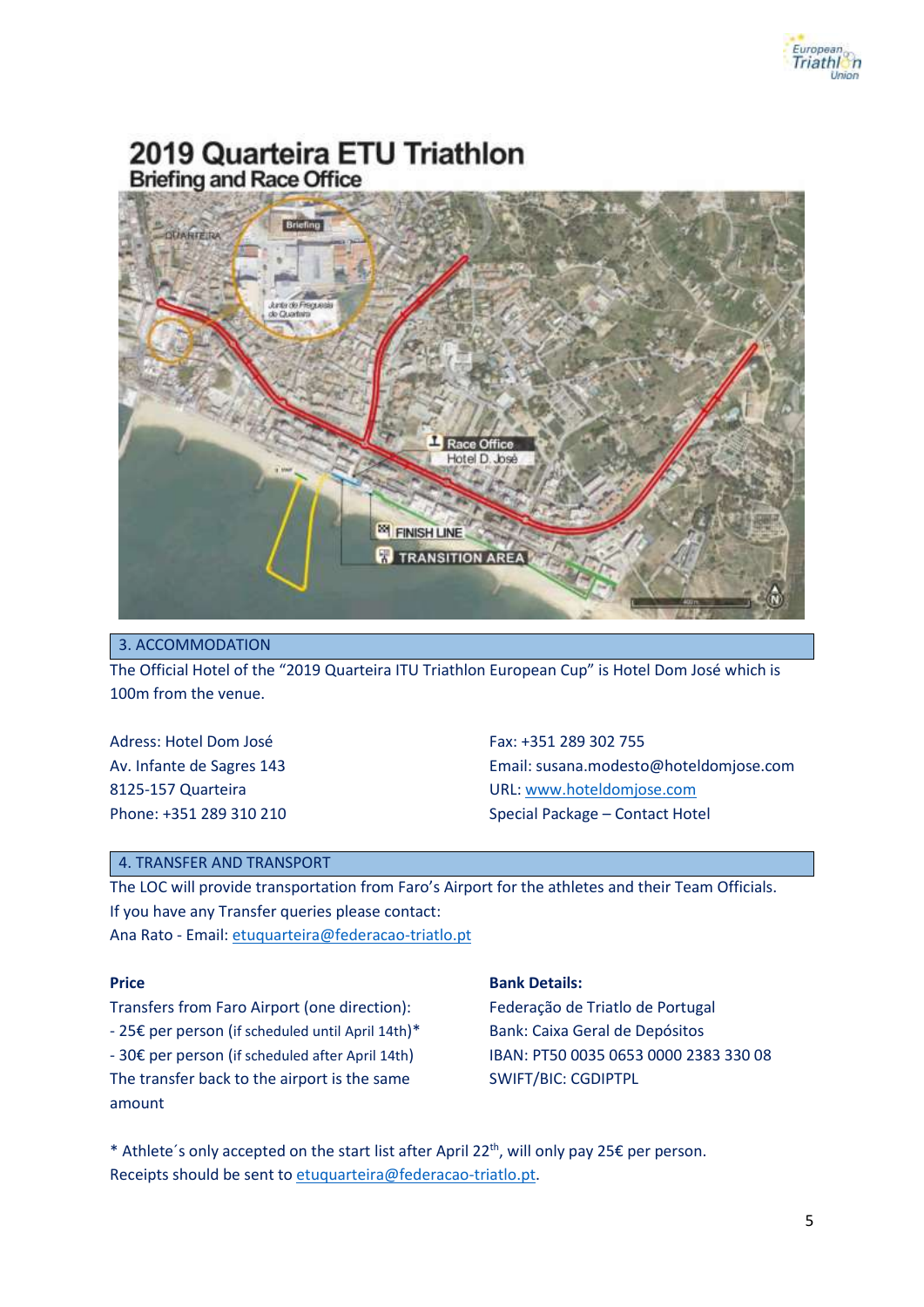

#### 5. ATHELETE'S SERVICES

#### 5.1. TRAINING FACILITIES

### **SWIM**

Pre-competition swimming and running training and sauna is possible in Quarteira's Municipal Pool and Stadium, from April 22th to 28th, from 8:00 to 20:00.

The use of this facility must be scheduled with:

Ana Rato

Email: [etuquarteira@federacao-triatlo.pt](mailto:etuquarteira@federacao-triatlo.pt)

Location:

Walking from the hotel will take approximately 15 minutes.

Free entrance to athletes and coaches with accreditation bracelets.

# $\delta$ <sup>C</sup> RIKE

Although the streets are open to traffic, they are quite large and there is not too much traffic during the week so it is possible to cycle in the race circuit. In this area you can find a lot of nice roads to cycle, with little traffic. The region is not too hilly, unless you head for the interior, where you will find less cars but hilly roads. The route is not closed to traffic and you are cycling at your own risk.

### $\mathcal{\tilde{F}}_{\text{RUN}}$

The foot walk near the sea is the most suitable place to train and it is where the event will take place.

#### **5.2. MEDICAL SERVICES**

First Aid and Emergency Medical Services will be available at the Registration area before and during the training sessions and during the race. There will be First Aid and Emergency Medical Services at the Race Village on competition day. Medical and Paramedical personnel will be available throughout the race. Several ambulances will be available to provide emergency transfers to a nearby hospital. A medical area will be provided on site at the finish area. Medical services at the venue are free of charge. Treatment in private hospitals are to be paid by participants. Athletes / teams should make sure that they have appropriate medical insurance. Add info on closest hospital, address

Emergency telephone number

#### **5.3. BIKE MECHANICAL SERVICE**

Bike partner. Schedules will be available at the event website.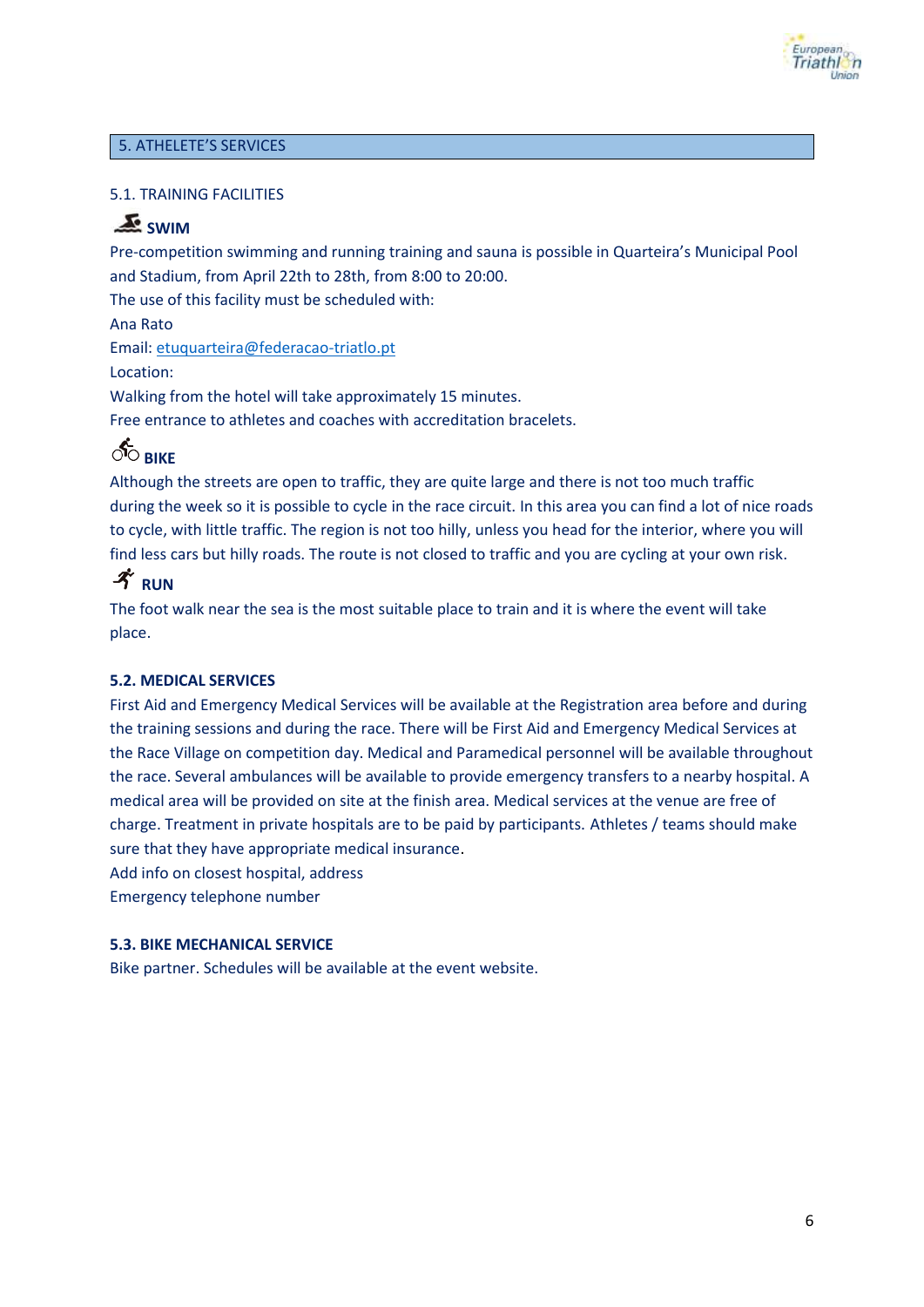

#### 6. COMPETITION SCHEDULE

#### 6.1. ELITE WOMEN

| <b>DAY</b>             | <b>START</b> | <b>END</b> | <b>ACTIVITY</b>         | <b>LOCATION</b>           |
|------------------------|--------------|------------|-------------------------|---------------------------|
| 26 <sup>rd</sup> April | 12:30        | 13:00      | <b>Press Conference</b> | Hotel Dom José            |
| 26 <sup>rd</sup> April | 18:00        | 18:30      | Athlete's briefing      | Junta Freguesia Quarteira |
| 26 <sup>rd</sup> April | 18:30        | 19:00      | Athlete registration    | Junta Freguesia Quarteira |
| 27 <sup>th</sup> April | 12:15        | 13:15      | Athlete Lounge check in | Race Venue                |
| 27 <sup>th</sup> April | 12:45        | 13:30      | TA check in             | Race Venue                |
| 27 <sup>th</sup> April | 12:45        | 13:30      | Swim warm-up            | Race Venue                |
| 27 <sup>th</sup> April | 13:30        | 13:40      | Calling area            | <b>Race Venue</b>         |
| 27 <sup>th</sup> April | 13:40        | 13:45      | Athletes introduction   | Race Venue                |
| 27 <sup>th</sup> April | 13:45        |            | <b>Start</b>            | <b>Race Venue</b>         |
| 27 <sup>th</sup> April | 18:40        |            | <b>Award Ceremony</b>   | Race Venue                |

#### 6.2. ELITE MEN

| <b>DAY</b>             | <b>START</b> | <b>END</b> | <b>ACTIVITY</b>         | <b>LOCATION</b>           |
|------------------------|--------------|------------|-------------------------|---------------------------|
| 26 <sup>th</sup> April | 12:30        | 13:00      | <b>Press Conference</b> | Hotel Dom José            |
| 26 <sup>th</sup> April | 18:00        | 18:30      | Athlete's briefing      | Junta Freguesia Quarteira |
| 26 <sup>th</sup> April | 18:30        | 19:00      | Athlete registration    | Junta Freguesia Quarteira |
| 27 <sup>th</sup> April | 15:00        | 16:00      | Athlete Lounge check in | Race Venue                |
| 27 <sup>th</sup> April | 15:30        | 16:15      | TA check in             | Race Venue                |
| 27 <sup>th</sup> April | 15:30        | 16:15      | Swim warm-up            | <b>Race Venue</b>         |
| 27 <sup>th</sup> April | 16:15        | 16:25      | Calling area            | Race Venue                |
| 27 <sup>th</sup> April | 16:25        | 16:30      | Athletes introduction   | Race Venue                |
| 27 <sup>th</sup> April | 16:30        |            | <b>Start</b>            | Race Venue                |
| 27 <sup>th</sup> April | 18:40        |            | <b>Award Ceremony</b>   | Race Venue                |

#### 6.1. JUNIOR WOMEN

| <b>DAY</b>             | <b>START</b> | <b>END</b> | <b>ACTIVITY</b>         | <b>LOCATION</b>           |
|------------------------|--------------|------------|-------------------------|---------------------------|
| 26 <sup>th</sup> April | 12:30        | 13:00      | <b>Press Conference</b> | Hotel Dom José            |
| 27 <sup>th</sup> April | 19:30        | 20:00      | Athlete's briefing      | Junta Freguesia Quarteira |
| 27 <sup>th</sup> April | 20:00        | 20:30      | Athlete registration    | Junta Freguesia Quarteira |
| 28 <sup>th</sup> April | 07:00        | 07:45      | Athlete Lounge check in | Race Venue                |
| 28 <sup>th</sup> April | 07:30        | 08:15      | TA check in             | Race Venue                |
| 28 <sup>th</sup> April | 08:00        | 08:30      | Swim warm-up            | Race Venue                |
| 28 <sup>th</sup> April | 08:30        | 08:40      | <b>Calling area</b>     | Race Venue                |
| 28 <sup>th</sup> April | 08:40        | 08:45      | Athletes introduction   | Race Venue                |
| 28 <sup>th</sup> April | 08:45        |            | <b>Start</b>            | Race Venue                |
| 28 <sup>th</sup> April | 11:45        |            | <b>Award Ceremony</b>   | Race Venue                |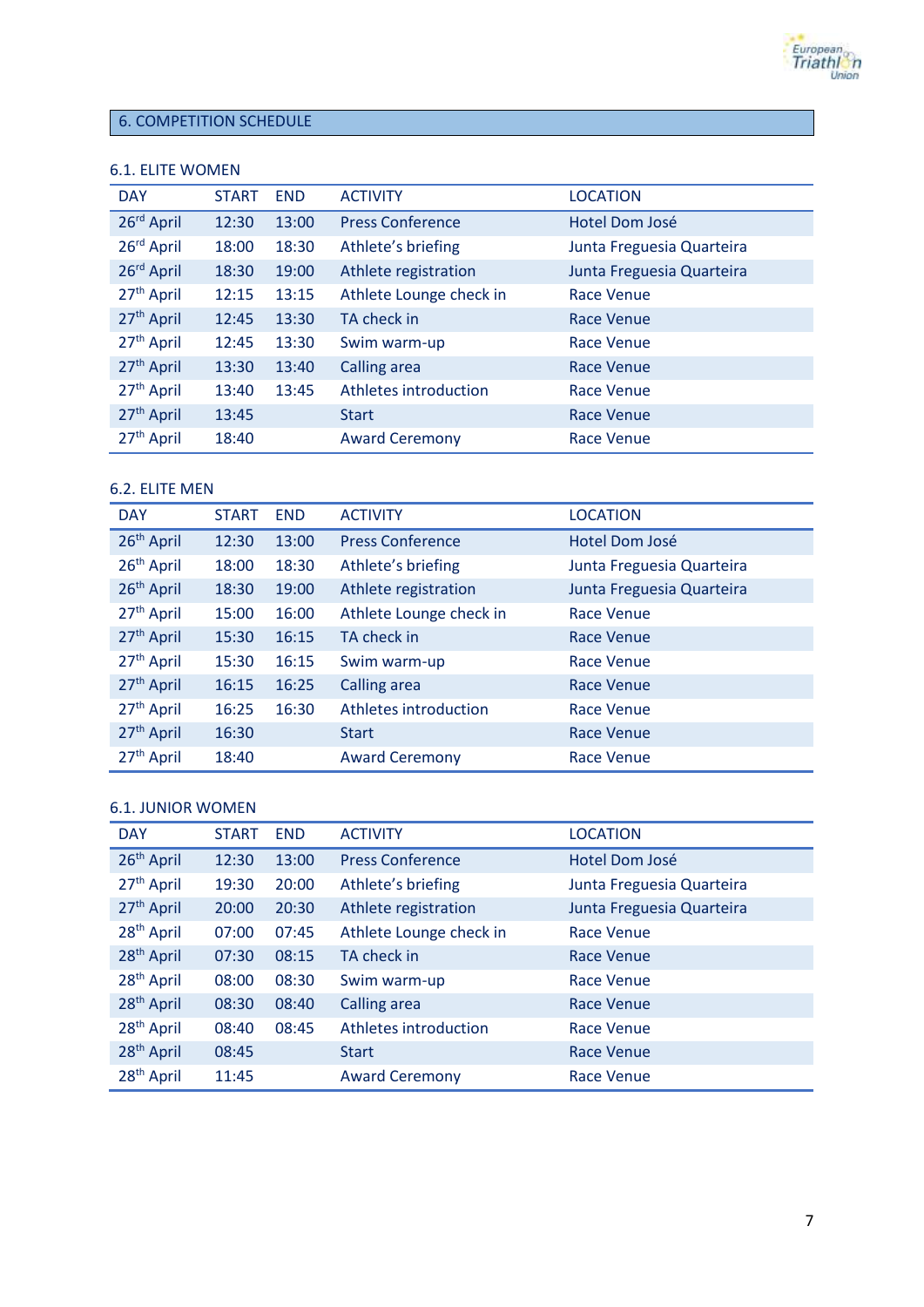

#### 6.2. JUNIOR MEN

| <b>DAY</b>             | <b>START</b> | <b>END</b> | <b>ACTIVITY</b>         | <b>LOCATION</b>           |
|------------------------|--------------|------------|-------------------------|---------------------------|
| 26 <sup>th</sup> April | 12:30        | 13:00      | <b>Press Conference</b> | Hotel Dom José            |
| 27 <sup>th</sup> April | 19:30        | 20:00      | Athlete's briefing      | Junta Freguesia Quarteira |
| 27 <sup>th</sup> April | 20:00        | 20:30      | Athlete registration    | Junta Freguesia Quarteira |
| 28 <sup>th</sup> April | 07:15        | 08:00      | Athlete Lounge check in | Race Venue                |
| 28 <sup>th</sup> April | 07:45        | 08:30      | TA check in             | Race Venue                |
| 28 <sup>th</sup> April | 09:15        | 09:45      | Swim warm-up            | Race Venue                |
| 28 <sup>th</sup> April | 09:45        | 09:55      | <b>Calling area</b>     | <b>Race Venue</b>         |
| 28 <sup>th</sup> April | 09:55        | 10:00      | Athletes introduction   | Race Venue                |
| 28 <sup>th</sup> April | 10:00        |            | <b>Start</b>            | <b>Race Venue</b>         |
| 28 <sup>th</sup> April | 11:45        |            | <b>Award Ceremony</b>   | <b>Race Venue</b>         |

#### 6.3. COMPETITION RULES

The event will follow the latest published Competitions Rules of the International Triathlon Union.

#### 6.4. ATHLETE'S BRIEFING

| <b>DAY</b>             | START | <b>FND</b>  | <b>ACTIVITY</b>             | LOCATION                  |
|------------------------|-------|-------------|-----------------------------|---------------------------|
| 26 <sup>th</sup> April |       | 18:00 18:30 | <b>Elite briefing</b>       | Junta Freguesia Quarteira |
| 27 <sup>th</sup> April |       |             | 19:30 20:00 Junior briefing | Junta Freguesia Quarteira |

#### 6.5. TIMING CHIPS

On race day athletes will be given a timing chip, to be worn on the athletes' ankle. Athletes will pick up the timing chips before the competitions, during their check-in procedure.

#### 6.6. RESULTS

Results will be uploaded live at the ITU official website www.triathlon.org. Live coverage on event website.

All the Results information will be distributed to the Team Leaders at the Race Office.

#### 6.7. PROTEST & APPEALS

Standard procedures will be followed according to the ITU Competition Rules

#### 7. ACCREDITATION

The LOC will provide to all the Organizing Committee Members, ITU Technical Officials, Athletes, VIPs, media, technical staff, court personnel, volunteers, etc. with an official Accreditation Card. Accreditations will be distributed at the Race office.

Only accredited people will be allowed to access certain venue areas. Accreditation Cards provide access to specific areas of the competition areas.

All accredited people are requested to carry their Accreditation Cards with them at all times and to show them upon request. Accreditation Cards are mandatory to enter the venue. Please send accreditation requests to [etuquarteira@federacao-triatlo.pt](mailto:etuquarteira@federacao-triatlo.pt)